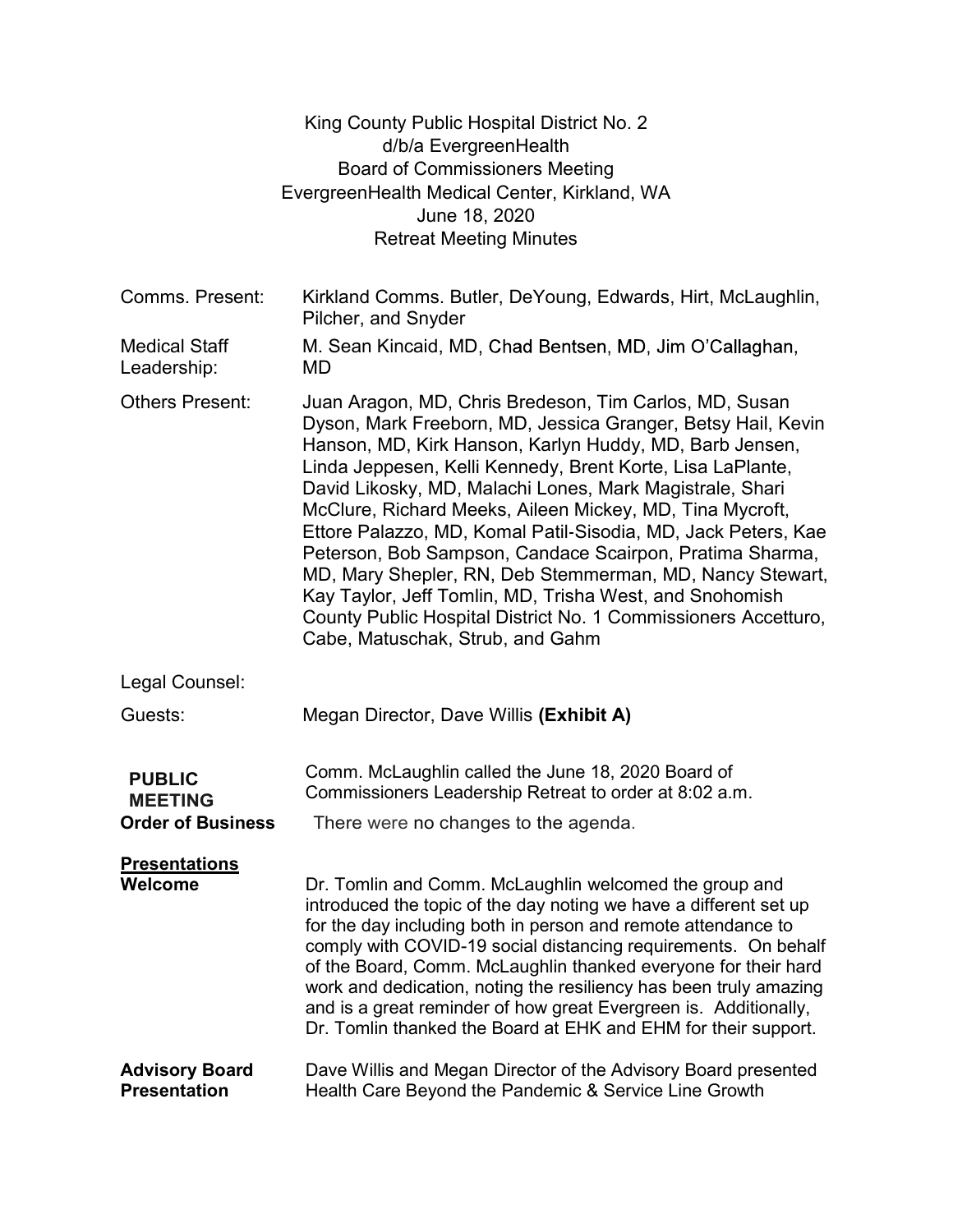|                                             | Strategy in the COVID-19 Era, which reviewed long-term realities<br>through the lens of immediate crisis and where we go from here.                                                                                                                                                                                                           |
|---------------------------------------------|-----------------------------------------------------------------------------------------------------------------------------------------------------------------------------------------------------------------------------------------------------------------------------------------------------------------------------------------------|
| <b>Service Line</b><br><b>Introduction</b>  | Chris Bredeson provided an overview of Service Line history and<br>impacts of COVID on the program noting that the 2020-2022<br>strategic plan still applies, and provided an overview of the<br>programs.                                                                                                                                    |
| <b>Service Line</b><br><b>Presentations</b> | Service line leaders representing Women's and Children's,<br>Neurosciences and Musculoskeletal presented an overview of<br>their service lines, which included a description of services,<br>access and capacity, comparison to other local organizations,<br>strengths, weaknesses, opportunities, and threats, vision, growth<br>and goals. |
| <b>Closing</b>                              | Dr. Tomlin thanked everyone for their participation in the day<br>and noted that during the meeting we received notice that<br>Governor Inslee's proclamation 20-28.4 concerning OPMA<br>restrictions has been extended to July 1, 2020, which will<br>require the meeting on Friday, June 19 to be held remotely.                            |
| <b>Adjourn</b>                              | The June 18, 2020 meeting of the Board of Commissioners for<br>King County Public Hospital District No. 2 was adjourned at<br>12:40 p.m.                                                                                                                                                                                                      |

ATTEST:

Minerva Butler, Secretary/Commissioner

Minerva Butler, Secretary/Commissioner Jul 22, 2020 11:47 AM PDT